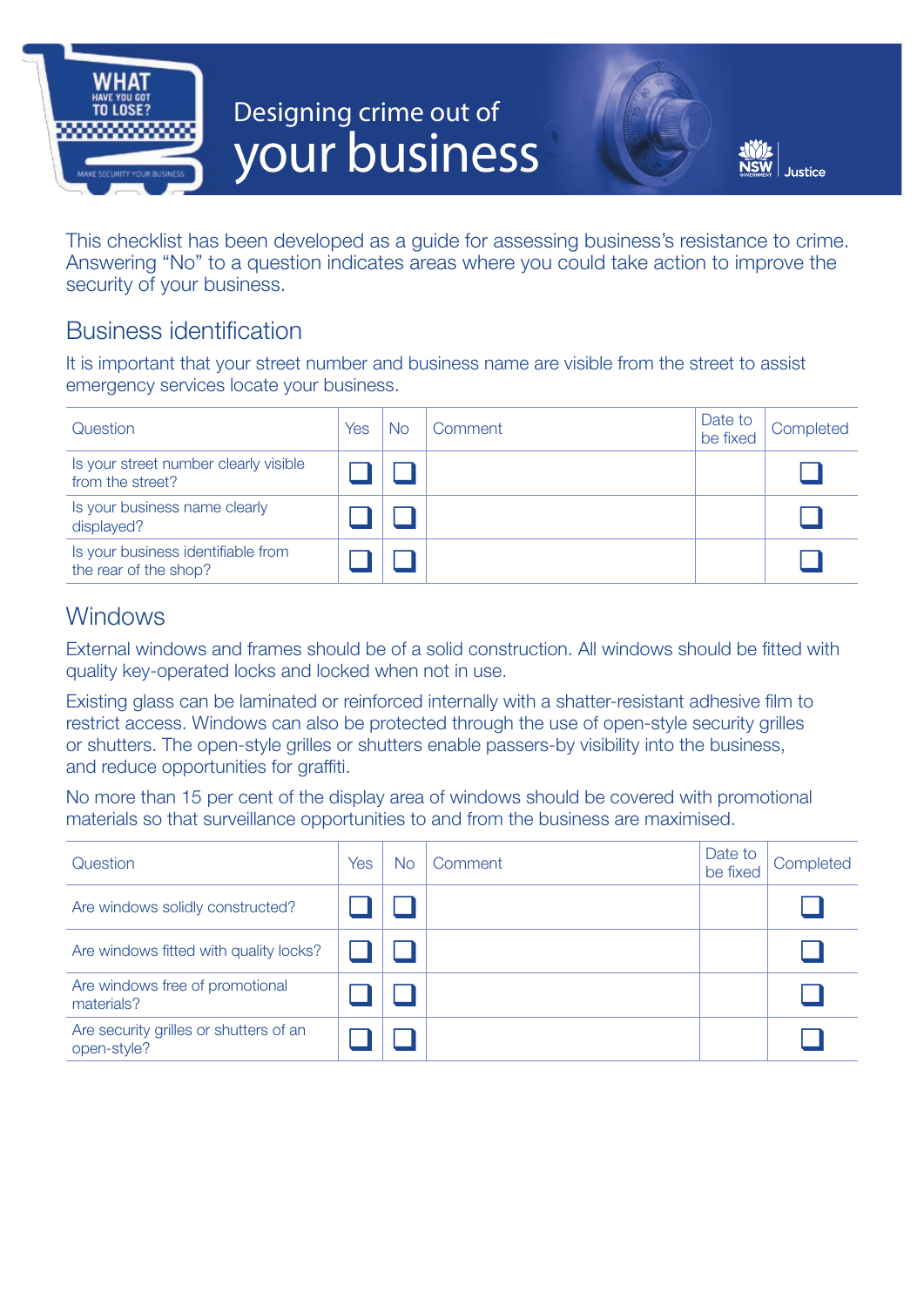### Doors

External doors and frames should be of a solid construction and fitted with single cylinder locksets that meet the standards of the Building Code of Australia. This enables occupants to escape during emergencies such as fires.

| Question                                                  | Yes | <b>No</b> | Comment | Date to<br>be fixed | Completed |
|-----------------------------------------------------------|-----|-----------|---------|---------------------|-----------|
| Are external doors and frames of a<br>solid construction? |     |           |         |                     |           |
| Are all doors fitted with quality locks?                  |     |           |         |                     |           |
| Are entry/exit points clearly identified?                 |     |           |         |                     |           |
| Are all fire exit doors self-closing?                     |     |           |         |                     |           |
| Are vulnerable doors locked at<br>all times?              |     |           |         |                     |           |

## Fences and gates

Where appropriate, fences can be used to define your property boundary and limit access into your business. Front fences should be open-style to increase visibility, this will assist identify intruders to your business.

| Question                                                  | Yes | No | Comment | Date to<br>be fixed | Completed |
|-----------------------------------------------------------|-----|----|---------|---------------------|-----------|
| Are there boundary fences erected<br>around the business? |     |    |         |                     |           |
| Do you have an open-style fence?                          |     |    |         |                     |           |
| Is your fence in good condition?                          |     |    |         |                     |           |
| Can the gate(s) be secured?                               |     |    |         |                     |           |

## Landscaping

Trees and other landscaping around your business should be maintained to increase visibility and reduce hiding places. Trees and bushes should be trimmed away from doors and windows to increase visibility around, into and out of the business. Landscaping should also be maintained to prevent intruders accessing your business.

| Question                                                                                             | Yes | No | Comment | Date to<br>be fixed | Completed |
|------------------------------------------------------------------------------------------------------|-----|----|---------|---------------------|-----------|
| Does landscaping block visibility<br>when travelling into and out of<br>your business?               |     |    |         |                     |           |
| Could an intruder find a place to hide<br>around your business?                                      |     |    |         |                     |           |
| Do trees and other landscaping provide<br>natural ladders to access other areas of<br>your business? |     |    |         |                     |           |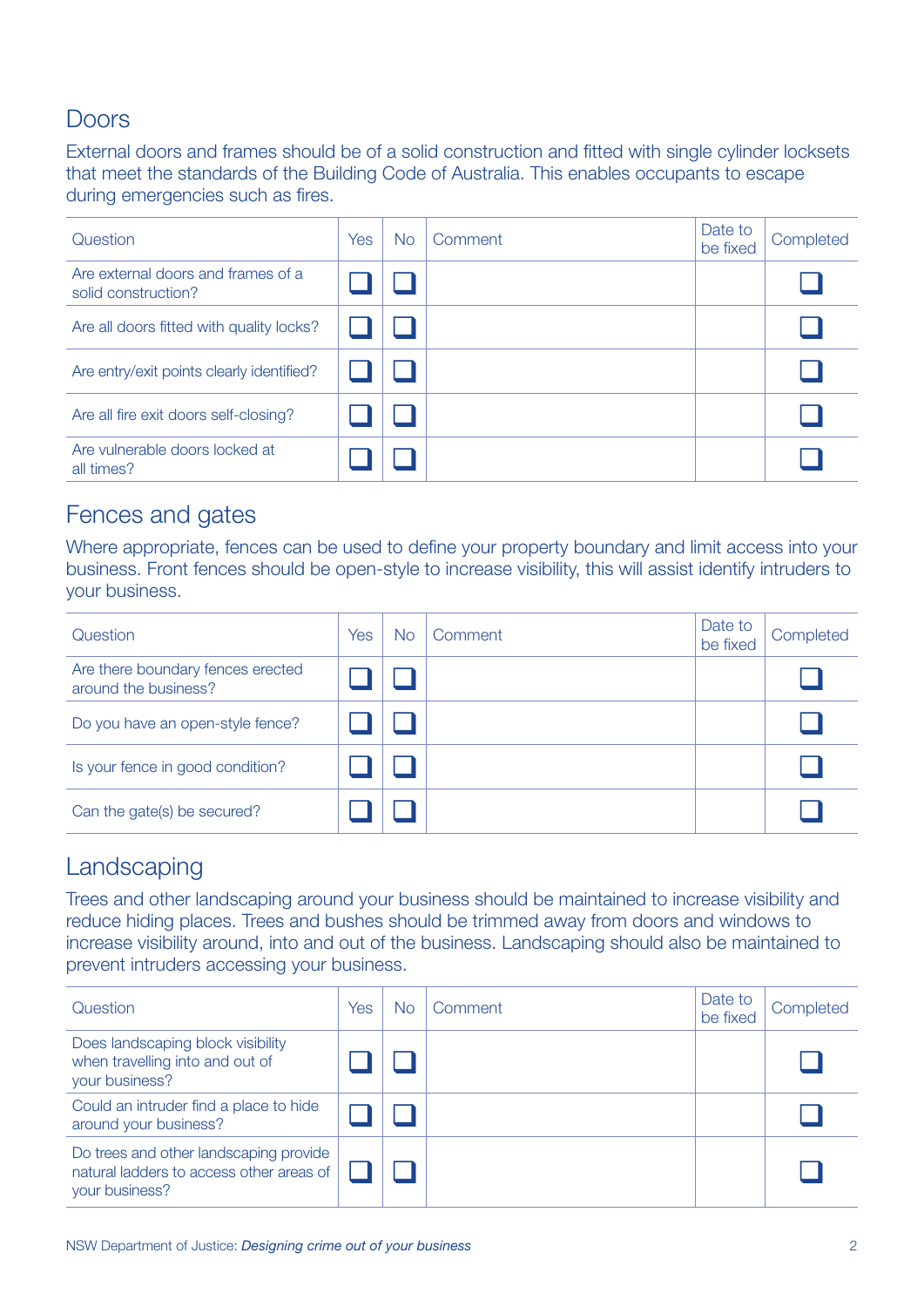# **Lighting**

Sensor lighting should be installed around the perimeter of your business, particularly over entry/ exit points. Consider leaving a limited amount of internal lighting on at night to enable patrolling police, security guards or passing people to monitor activities within your business.

| Question                                                                      | Yes | No | Comment | Date to<br>be fixed | Completed |
|-------------------------------------------------------------------------------|-----|----|---------|---------------------|-----------|
| Do you have sensor lighting installed?                                        |     |    |         |                     |           |
| Does the sensor lighting work?                                                |     |    |         |                     |           |
| Is the business well lit, particularly at<br>night?                           |     |    |         |                     |           |
| Is the lighting positioned in a way to<br>reduce opportunities for vandalism? |     |    |         |                     |           |

## Surveillance equipment

Surveillance equipment can enhance the physical security of your business and assist in the identification of people involved in anti-social or criminal behaviour. Cameras should be installed both within and around the business to maximise surveillance opportunities. Cameras should monitor the cashier's area, high cost merchandise and areas with poor natural surveillance. TV monitors should enable staff to monitor activities on the camera. Videotapes need to be replaced quarterly to maintain quality images. Staff should be trained in the correct use of the surveillance system.

Ensure that the requirements of the *Surveillance Devices Act 2007* (NSW) are adhered to.

| Question                                                                                     | Yes | <b>No</b> | Comment | Date to<br>be fixed | Completed |
|----------------------------------------------------------------------------------------------|-----|-----------|---------|---------------------|-----------|
| Do you have surveillance equipment<br>installed?                                             |     |           |         |                     |           |
| Is footage recorded on video?                                                                |     |           |         |                     |           |
| Are cameras monitored?                                                                       |     |           |         |                     |           |
| Does the business have a customer<br>TV monitor?                                             |     |           |         |                     |           |
| Does the camera system need<br>upgrading?                                                    |     |           |         |                     |           |
| Are cameras suitably positioned?                                                             |     |           |         |                     |           |
| Are tapes changed regularly?                                                                 |     |           |         |                     |           |
| Are tapes kept for a minimum of<br>seven days?                                               |     |           |         |                     |           |
| Have you confirmed your practices<br>comply with the Surveillance Devices<br>Act 2007 (NSW)? |     |           |         |                     |           |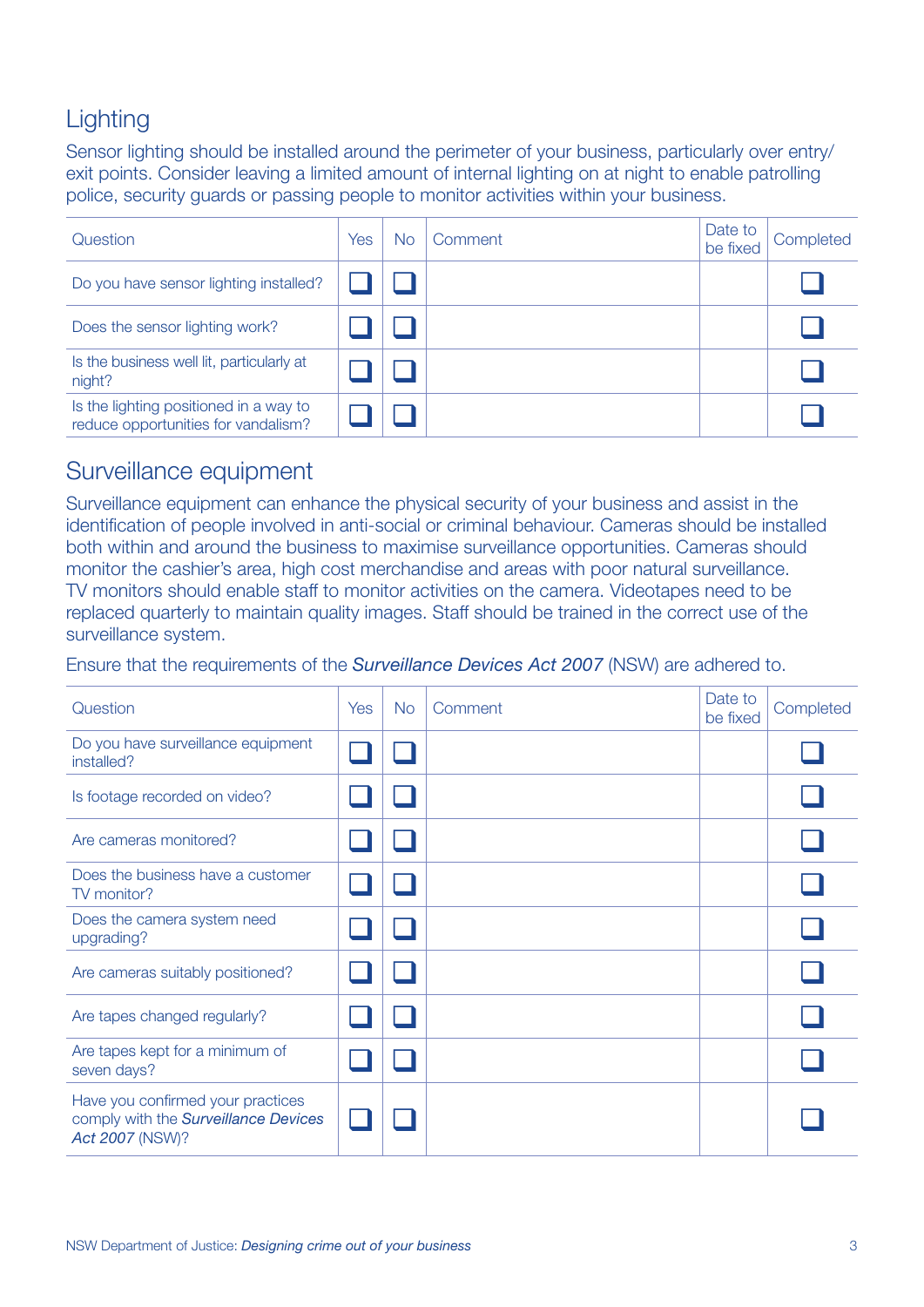## Intruder alarm systems

To enhance the security of your business, you can install a monitored intruder alarm system. Ensure the system has been designed and installed to the Australian Standard. It is suggested that you consider a supplementary system such as Global Satellite Mobile (GSM) or Radio Frequency (RF) systems to transmit alarm signals. Thieves have been known to cut telephone lines to prevent access to security monitoring companies.

Consider installing a duress facility to enable staff to activate the system manually in the event of an emergency. LEDs (Light Emitting Diodes) are red lights within the detectors. They should be deactivated so that offenders cannot test the range of the system. The system should be tested regularly, and staff should be trained in the correct use of the system.

| Question                                                              | <b>Yes</b> | <b>No</b> | Comment | Date to<br>be fixed | Completed |
|-----------------------------------------------------------------------|------------|-----------|---------|---------------------|-----------|
| Is an intruder alarm system installed?                                |            |           |         |                     |           |
| Is the intruder alarm system<br>monitored?                            |            |           |         |                     |           |
| Does the alarm have a duress facility?                                |            |           |         |                     |           |
| Is the intruder alarm system and<br>duress facility regularly tested? |            |           |         |                     |           |
| Have LEDs been deactivated?                                           |            |           |         |                     |           |
| Do you have a sticker displayed<br>warning of the intruder alarm?     |            |           |         |                     |           |

#### **Safes**

Consider installing a safe for added security for your valuables. Safes should be manufactured and installed to the Australian/New Zealand standard. The safe should be concealed and securely anchored to the foundations. The safe should have a drop-chute facility so that staff can deposit money without having to open it, and the safe should remain locked at all times it is not being used. Consider a time delay lock, which means that the safe can only be opened at a particular time (or times) each day. The safe should be installed in an area where access is limited and away from public view.

| Question                                     | Yes | N <sub>o</sub> | Comment | Date to<br>be fixed | Completed |
|----------------------------------------------|-----|----------------|---------|---------------------|-----------|
| Do you have a safe installed?                |     |                |         |                     |           |
| Is the safe securely anchored?               |     |                |         |                     |           |
| Is the safe out of view?                     |     |                |         |                     |           |
| Does the safe have a drop-chute<br>facility? |     |                |         |                     |           |
| Is the safe kept locked?                     |     |                |         |                     |           |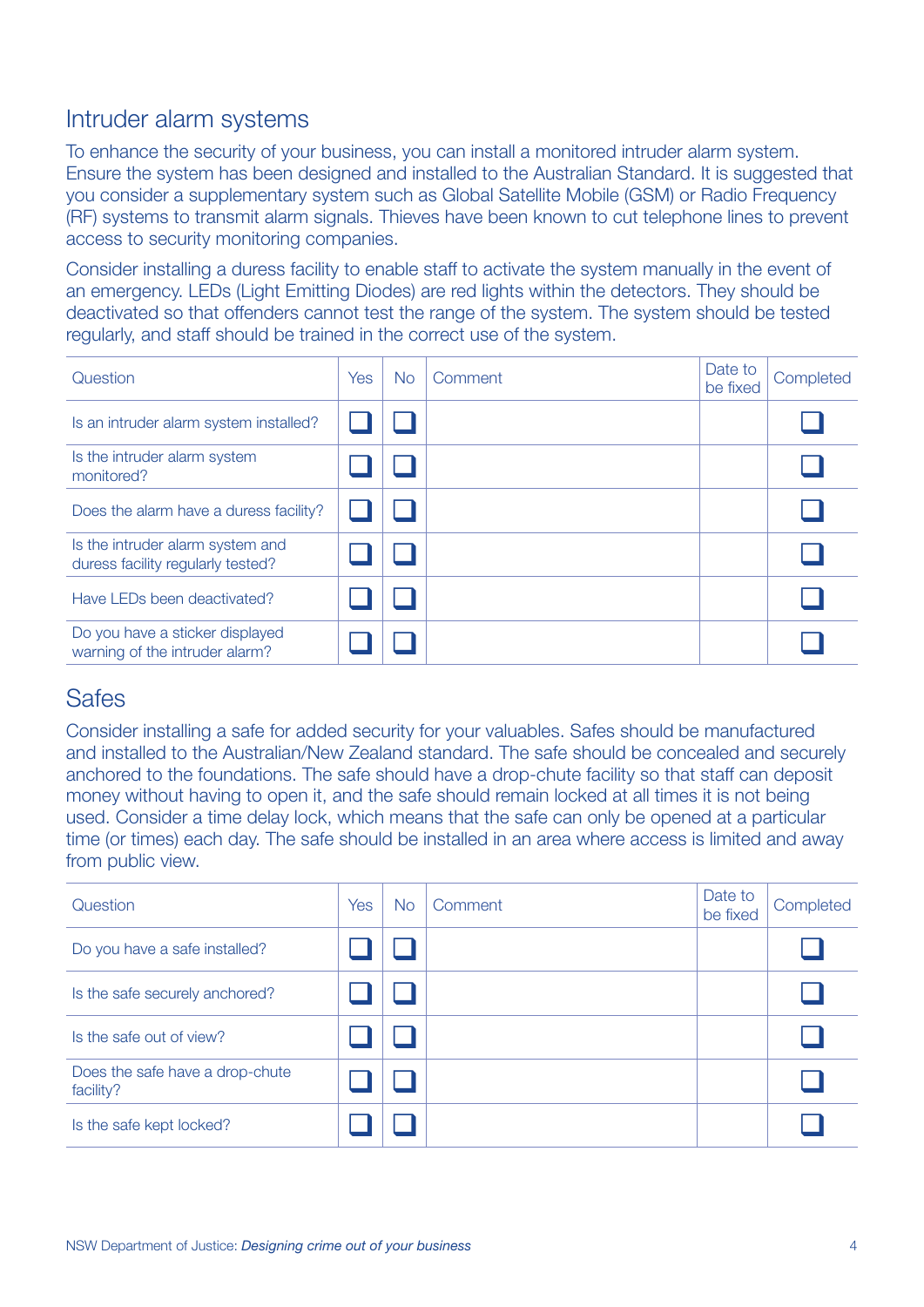# Cash-handling procedures

Establish clear cash-handling procedures within your business to reduce opportunities for crime. Try to reduce the amount of cash your business deals with.

It is good practice to limit the amount of money carried in the cash drawer at any time. Use as small a float as is practical for your business. Lock cash drawers when not in use, and clear money from the cash drawer on a regular basis (e.g. to a safe). Avoid counting cash in public view.

Use a minimum of two staff, or security services, when personally transferring money to and from the bank, and do not use obvious bank-bags when transferring the money. Consider using a reputable security company to do your banking especially when transferring large amounts of money.

| Question                                                                    | <b>Yes</b> | <b>No</b> | Comment | Date to<br>be fixed | Completed |
|-----------------------------------------------------------------------------|------------|-----------|---------|---------------------|-----------|
| Do you have established cash-<br>handling procedures?                       |            |           |         |                     |           |
| Do you have a lockable cash drawer?                                         |            |           |         |                     |           |
| Do you have irregular banking<br>procedures to prevent routine<br>patterns? |            |           |         |                     |           |
| Is a company used to transport cash?                                        |            |           |         |                     |           |
| Is money counted out of public view?                                        |            |           |         |                     |           |

## Keys and valuables control

A record log should be kept to control keys and valuables (e.g. laptops, mobile phones). This will identify which staff have access to keys and other valuables, the type of keys and valuables, and the areas each staff member has access to. All valuables should be clearly marked with the business details to reduce the likelihood of theft or damage. You should also limit the number of keys and valuables left unsecured or in plain sight of potential intruders.

| Question                                                           | Yes | <b>No</b> | Comment | Date to<br>be fixed | Completed |
|--------------------------------------------------------------------|-----|-----------|---------|---------------------|-----------|
| Do you maintain a key log?                                         |     |           |         |                     |           |
| Are all spare keys secured?                                        |     |           |         |                     |           |
| Have you supplied Police with a<br>current emergency contact list? |     |           |         |                     |           |
| Do staff have a location to secure their<br>personal items?        |     |           |         |                     |           |
| Does this location have restricted<br>access?                      |     |           |         |                     |           |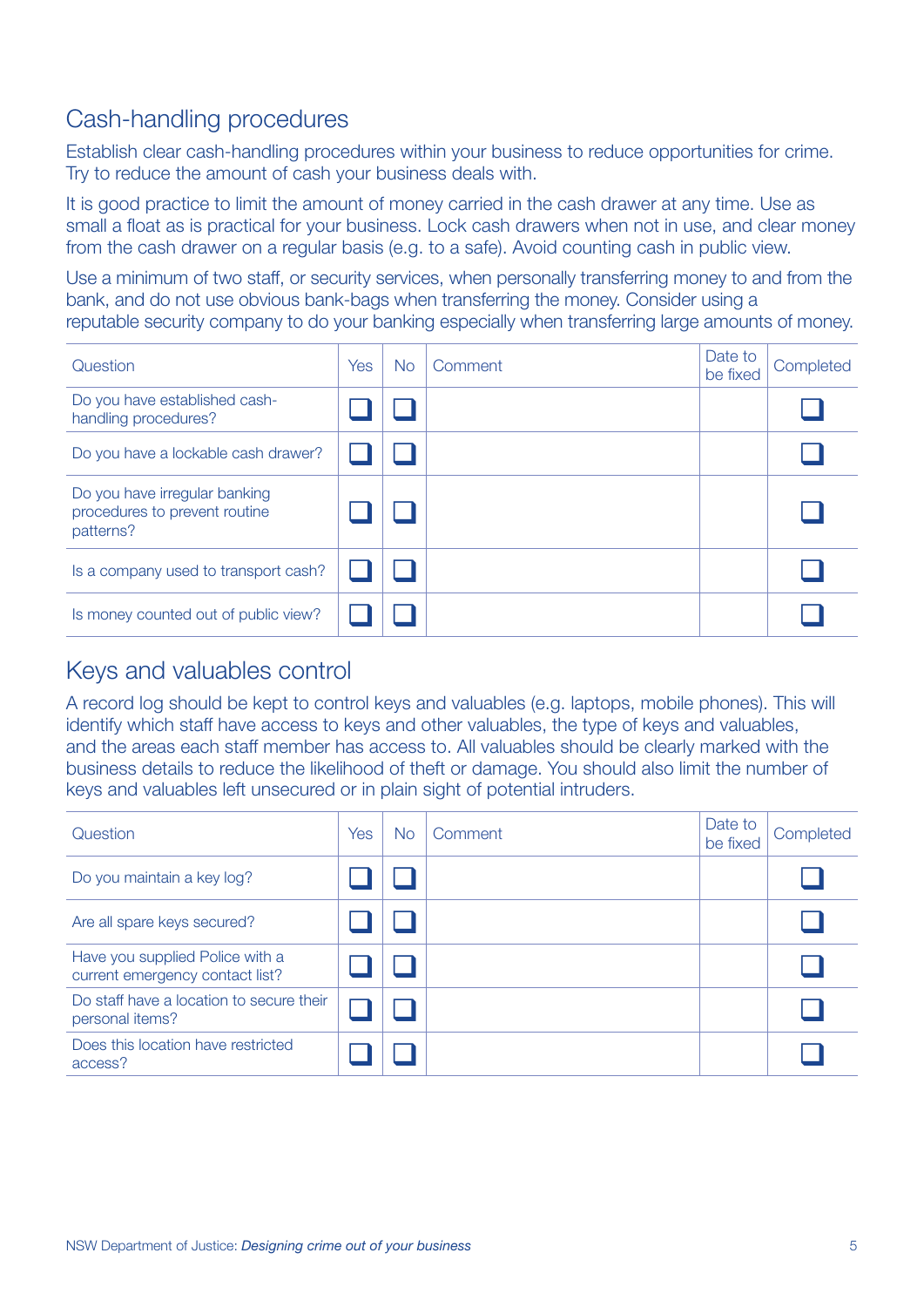## Building design

Maintain clear sightlines between the street, neighbouring properties and buildings. Bollards or barriers can be installed to reduce the opportunity for ram-raid attacks.

The number of entry/exit points to the business should be limited to monitor who is entering or leaving.

Consider adjustments to the width, height and location of the counter to reduce the opportunity for crimes to occur, or to limit access behind the counter. The counter should be placed in a location that maximises surveillance of the store and the entry/exit points.

Shelving within the business should be limited in height, or be transparent, to increase natural visibility within, into and out of the business. Shelves should be positioned so that staff behind the counter have good lines of sight. It is recommended that stock is not displayed outside of the store to reduce opportunities for theft.

| Question                                                                                               | Yes | <b>No</b> | Comment | Date to<br>be fixed | Completed |
|--------------------------------------------------------------------------------------------------------|-----|-----------|---------|---------------------|-----------|
| Is the building of solid enough<br>construction to restrict unauthorised<br>access?                    |     |           |         |                     |           |
| Is the building secured to reduce the<br>risk of vehicle ram-raid?                                     |     |           |         |                     |           |
| Is there adequate protection against<br>entry via the roof?                                            |     |           |         |                     |           |
| Are manholes secured?                                                                                  |     |           |         |                     |           |
| Is the height of the counter appropriate<br>for the business?                                          |     |           |         |                     |           |
| Can the counter be seen from outside<br>the business?                                                  |     |           |         |                     |           |
| Are customers prevented from<br>accessing the area behind the counter?                                 |     |           |         |                     |           |
| Is shelving arranged to provide good<br>sightlines within the store?                                   |     |           |         |                     |           |
| Is shelving and stock displayed so it<br>does not limit surveillance into and out<br>of the store?     |     |           |         |                     |           |
| Is there stock displayed outside the<br>store?                                                         |     |           |         |                     |           |
| Do you keep attractive or expensive<br>merchandise away from entry/exit<br>points or shop blind spots? |     |           |         |                     |           |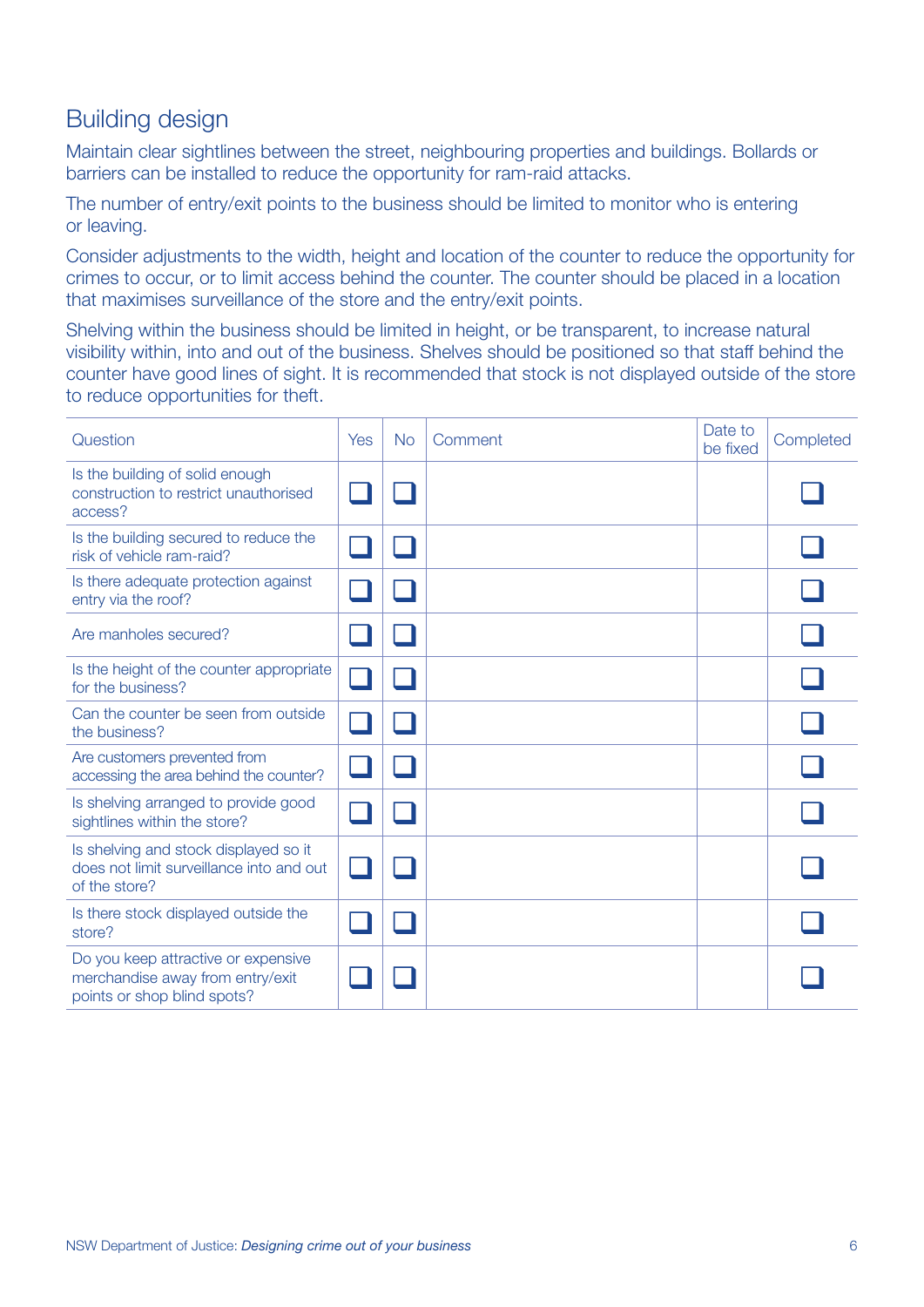# Property identification

Record descriptions/model/serial numbers and photos of business property (e.g. mobile phones, computers) for easy identification. Ensure these records are secured safely. Permanently mark valuable property with a corporate identifier such as your ABN.

| Question                                                                    | Yes | No | Comment | Date to<br>be fixed | Completed |
|-----------------------------------------------------------------------------|-----|----|---------|---------------------|-----------|
| Have you photographed and recorded<br>details of your business's valuables? |     |    |         |                     |           |
| Is your property permanently marked<br>with a corporate identifier?         |     |    |         |                     |           |
| Do you have insurance?                                                      |     |    |         |                     |           |
| Are the photographs and recorded<br>details of valuables securely stored?   |     |    |         |                     |           |

## Victim support

If you or your staff have been victims of crime, you can contact the Victims of Crime Bureau by telephoning Sydney (02) 8688 5400 or Toll Free 1800 633 063. Staff at the Bureau can provide, or put you in contact with, services you may require such as: counselling; information about other support services; information about legal processes; information about eligibility for, and applying for, victims compensation; and resolving complaints.

The Victims of Crime Bureau's assistance line operates 24 hours a day, seven days a week. The telephone counselling and referral service is operated by the Victims of Crime Bureau in conjunction with Sydney City Mission.

| Question                                                    | Yes | Nο | Comment | Date to<br>be fixed | Completed |
|-------------------------------------------------------------|-----|----|---------|---------------------|-----------|
| Do you have a Victim Support Policy<br>established?         |     |    |         |                     |           |
| Have victims of crime been referred to<br>support services? |     |    |         |                     |           |